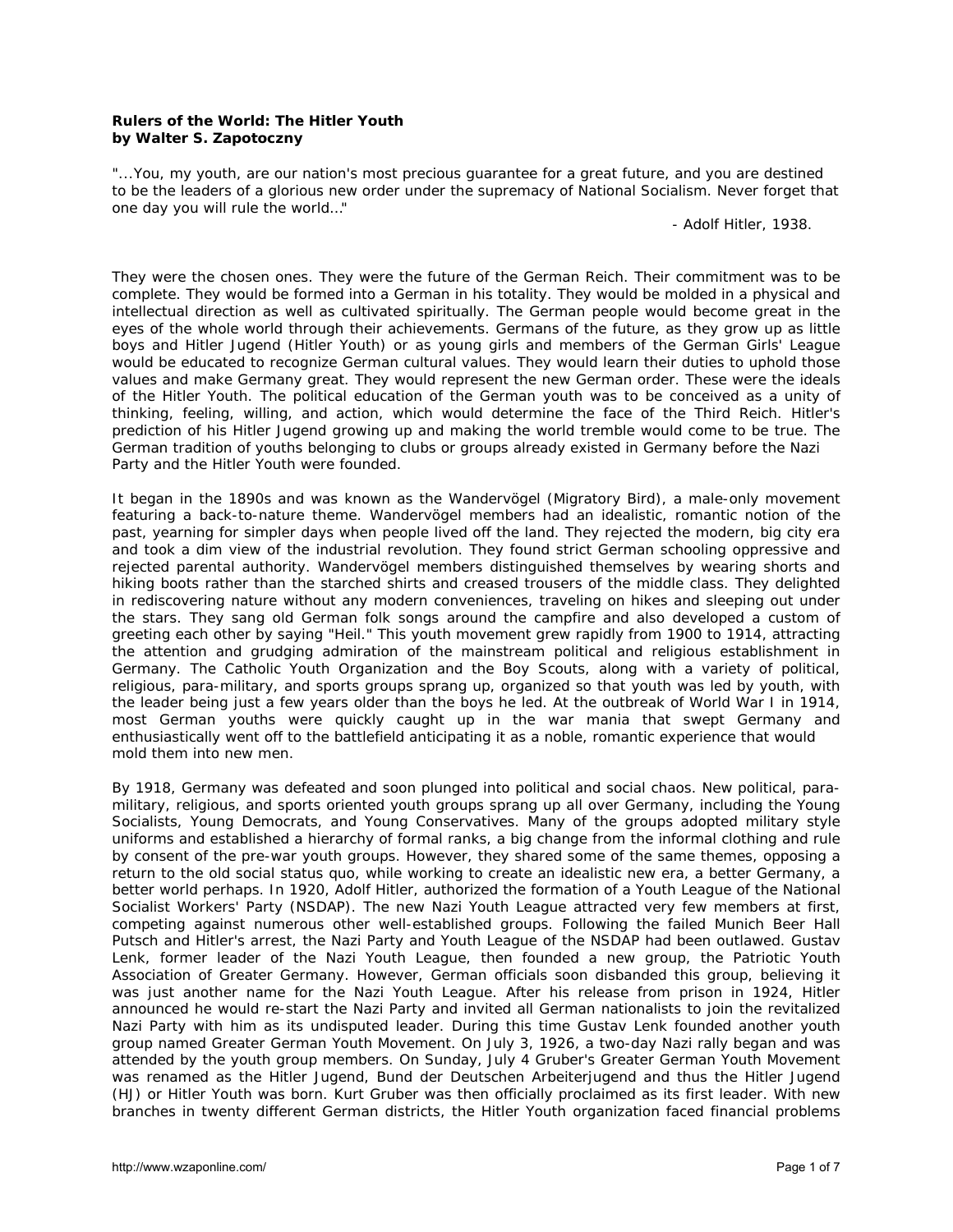associated with its expansion. Paid dues and Party funds only covered a portion of the costs. Hitler Youth members began the practice of collecting money during propaganda marches. Those marches always included the attention getting, rousing singing of Hitler Youth boys. Their songs, borrowed mainly from the pre-war German youth movement, were based on old ballads and traditional German folklore. They also borrowed tunes from other nationalist groups and other political organizations, even the Communists, and simply changed the lyrics.

In October 1931, Hitler appointed Baldur von Schirach as chief of all the youth activities for the NSDAP. He had been the leader of the Nazi University Student League since 1928, as well as the Nazi Pupils' League. Schirach had proven himself an able organizer and propagandist while he was a student leader. Although he was from an upper class background, he became a militant opponent of his own social class. He was also an anti-Semite as well as an opponent of Christianity. As one of the earliest members of the Nazi Party, he was among Hitler's inner circle and was personally well regarded by Hitler. Schirach was a romantic and a self-styled poet who had worshipful admiration for Hitler. Schirach organized overnight camping trips where the new boys relaxed around the campfire and learned Nazi slogans while joining in sing-a-longs of Hitler Youth and Nazi anthems. Political instruction took place during weekly *Heimabende* (home evenings) in the houses of Hitler Youth. The agenda was usually set via special educational letters sent to local Hitler Youth leaders giving detailed instructions on how to conduct the meetings. During these meetings, propaganda activities for the following week were also planned.

Baldur von Schirach soon introduced a new structure to the Hitler Youth based on age. Young boys aged 6 to 10 were allowed to hang around the older boys and participate informally. Boys 10 to 14 belonged to the *Jungvolk*, and then from 14 to 18 were in the actual HJ, the commonly used abbreviation for *Hitler Jugend* (Hitler Youth). Each boy was given a performance booklet recording his progress in athletics and Nazi indoctrination throughout all of his years in the HJ. Girls 10 to 14 joined the *Jungmädel* and from 14 to 18 belonged to the BDM, the commonly used abbreviation for *Bund Deutcher Mädel* (League of German Girls). The girls wore a schoolgirl-style uniform with skirts and blouses along with hiking boots. However, the Hitler Youth organization was primarily male oriented and would remain so throughout the duration of the Third Reich, although the HJ and BDM did share common traits including a very heavy emphasis on competition. Just about every task, no matter how big or small, was turned into an individual, team, or unit competition. This included boys and girl's sports, the quality of singing during propaganda marches, and Winter Aid collections. Boys and girls were kept constantly busy. The Nazis capitalized on the natural enthusiasm of young people, their craving for action and desire for peer approval, hoping, ultimately, each young person would come to regard his or her HJ or BDM unit as a home away from home, or perhaps as their real home. Activities for boys included games of hide and seek called 'Trapper and Indian,' and war games in which the boys formed platoons, put on red or blue armbands, then were supposed to hunt down the enemy and rip off the other color arm bands. This often resulted in fistfights and outright brawls between platoons. Younger, weaker boys got pummeled while platoon leaders stood by or even encouraged the fighting. Ripped shirts, along with scrapes and bruises were common during these field exercises, which were intended to toughen them up.

The year 1934 was labeled by Schirach as "The Year of Training." Vocational training was also emphasized as Schirach and Nazi labor leader Robert Ley initiated the annual National Vocational Competition for Hitler Youth in which teens learning various trades were judged and rewarded, with the winners in each category getting to meet Hitler. In September of 1934, the Reich's Land Service was introduced, offering young city dwellers the opportunity to experience life on German farms. All HJ and BDM members were expected to participate, helping to bring in the harvest, while learning the value of hard labor and the simple life. An ominous new development within the Hitler Youth also appeared that year. *HJ-Streifendienst* (Patrol Force) units were formed, functioning as internal political police, maintaining order at meetings, ferreting out disloyal members, and denouncing anyone who criticized Hitler or Nazism including, in a few cases, their own parents. One case involved a teenaged HJ member named Walter Hess who turned in his father for calling Hitler a crazed Nazi maniac. His father was then hauled off to the concentration camp at Dachau under *Schutzhaft* (protective custody). For setting such an example, Hess was promoted to a higher rank within the HJ. By 1935, about 60 percent of Germany's young people belonged to the Hitler Youth. Schirach declared it "The Year of Physical Training" and introduced the second major annual HJ event. Sports Competition Medals were awarded to youths who performed rigorous athletic drills and met strict physical fitness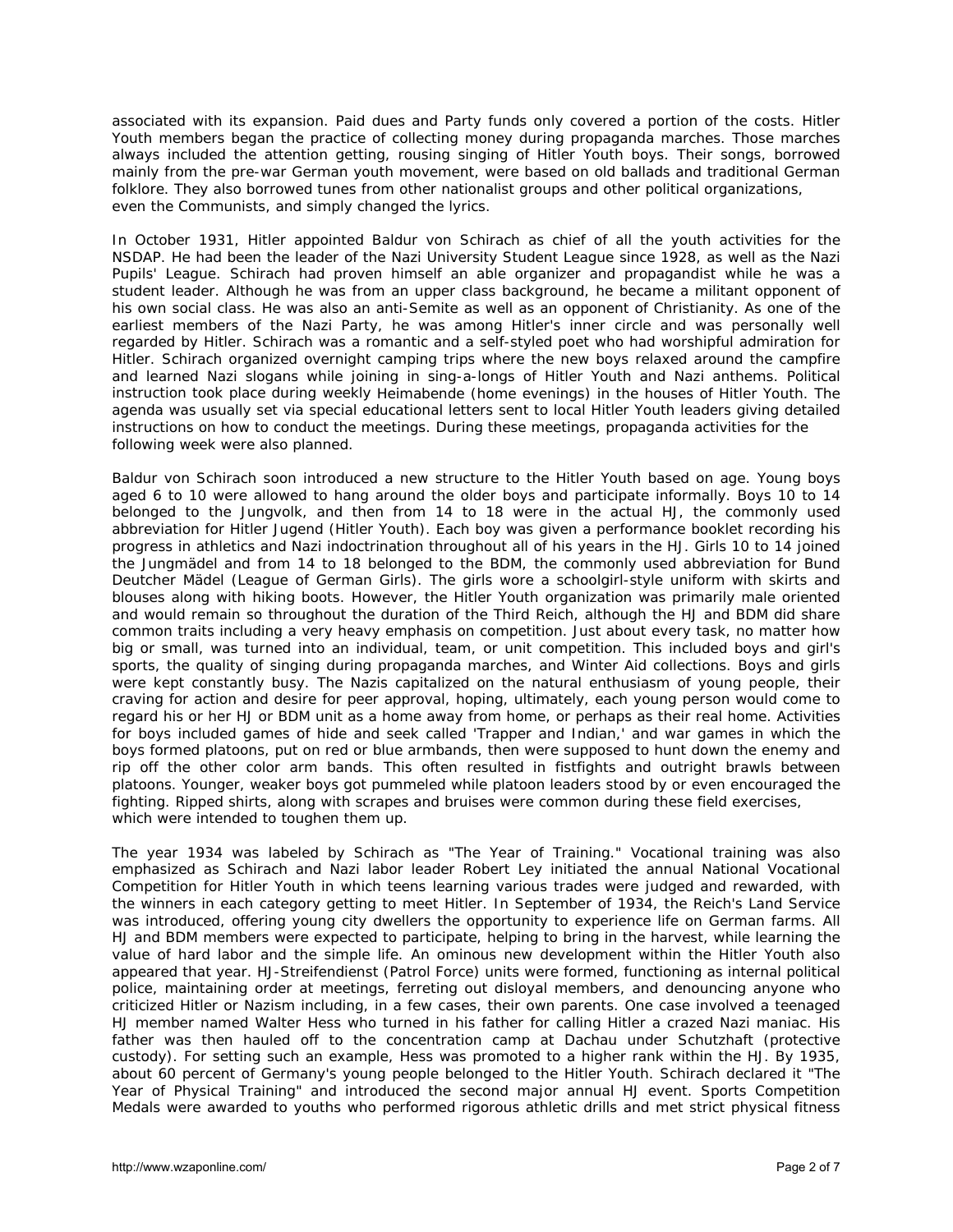standards. Every summer, a day would now be set aside as the "Day of the State Youth" for these events. Physical fitness, according to Hitler, was much more important for his young people than memorizing "dead facts" in the classroom. School schedules were adjusted to allow for at least one hour of physical training in the morning and one hour each evening. Prior to this, only two hours per week had been set aside. Hitler also encouraged young boys to take up boxing to heighten their aggressiveness. The most common Hitler Youth activities began to change from singing folk songs around the campfires and hiking to pre-military training. Local HJ groups enthusiastically played war games against each other, during which boys could be roughed up in order to steel themselves for greater adventures. Local camp events often took place in tents, with mandatory overnight stays. The game plan included many military features, such as roll calls during flag ceremonies, military trumpet fanfares, and rifle practice. Much more importance was given to the study of maps and the spotting of imaginary or designated enemies. In the guise of games and play, constant vigilance and discipline were practiced. This applied as well to regional and national hikes, which would take the Hitler Youth on strenuous marches to historically important sites, preferably near borders of countries to be conquered later, such as Denmark and Poland. Learning how to shoot was a key element in premilitary training and a regular part of the agenda early on for all boys, from ages ten to eighteen. Those up to fourteen years practiced with air guns, while the older boys were taught how to use small-caliber rifles. Apart from the general HJ, there were some specialized units that were regarded as more elite than others, such as those with gliders, then turning into the *Fliers Hitler Youth*. In these units, experience in the air was paramount, often after courses in model-plane construction. Playing with handguns or rifles took second place. In the *Motor Hitler Youth*, senior HJ members or their wellto-do fathers owned some of the automobiles and motorcycles. Others could train on the HJ's own vehicles, which incited much enthusiasm in the young boys. In the North, the *Marine Hitler Youth* was sought after, since many youths in Hamburg, Bremen or Kiel were already familiar with sailboats and kayaks. Their members would go to join the *Kriegsmarine* (German Navy). Like the motor branches, members of the *Equestrian Hitler Youth* and the *Communications Hitler Youth*, which trained with the telephone and Morse code, would merge with conventional ground troops of the *Wehrmacht* later. There was also a music division were boys and girls who were artistically inclined flocked to. In addition to the political instruction that took place during weekly *Heimabende* , the German school system supported and emphasized the Nazi teachings.

A portrait of Hitler hung in every classroom. Particular emphasis was paid to the subject of history, which was rewritten to emphasize Nazi themes of racial struggle and German pride. Hitler's struggle for power from 1918 to 1933 was emphasized, glorifying events such as the Beer Hall Putsch and offering hero-worship of Nazi figures such as Horst Wessel (a Berlin SA leader killed by Communists) along with Nazi mythology concerning Hitler's liberation of Germany from the international Jewish/Bolshevik world conspiracy. Racial indoctrination in the classroom included teaching young children how to spot a Jew by describing the physical traits, which Nazis believed were associated with inferior peoples. In some classrooms, where Jews were still present, a Jewish child would be brought to the front of the class as an example. The teacher would then use a pointer, highlighting certain facial characteristics. Hitler Youth songs also contained anti-Semitic lyrics. In addition to the traditional German school system, the Nazis established three types of elite schools for the training of the young Nazis: the Adolf Hitler Schools run by the Hitler Youth organization; the Napolas (National Political Institutes of Education) and the *Ordensburgen* (Order Castles) both run by the Nazi Party. There were eventually ten Adolf Hitler Schools, which took boys at age 12 from the *Jungvolk* and provided six years of intensive, highly disciplined leadership training under Spartan-like conditions. Top rated graduates of these schools were eligible for the exclusive *Ordensburgen* for another three years of training after which they would be ready to assume high level positions in the Nazi Party. It was from these *Ordensburgen* , steeped in Teutonic mythology, that Hitler hoped would emerge a "violently active, dominating, brutal youth...indifferent to pain, without weakness and tenderness." Over the years, the Hitler Youth organization would gradually replace the traditional elementary and secondary school system and become the main force educating German youth. Students emerging from the elite Adolf Hitler Schools were in superb physical condition and thoroughly drilled in Nazi ideology.

Schirach's goal in 1936 was to enroll the entire population of ten-year-olds throughout Germany into the Hitler Youth as a present for Hitler on his 47th birthday. Called "The Year of the *Jungvolk*," enormous pressure was put on young children to join. In school, Nazi-affiliated teachers pressured them. At home and at play, they were aggressively pursued by individual Hitler Youths and through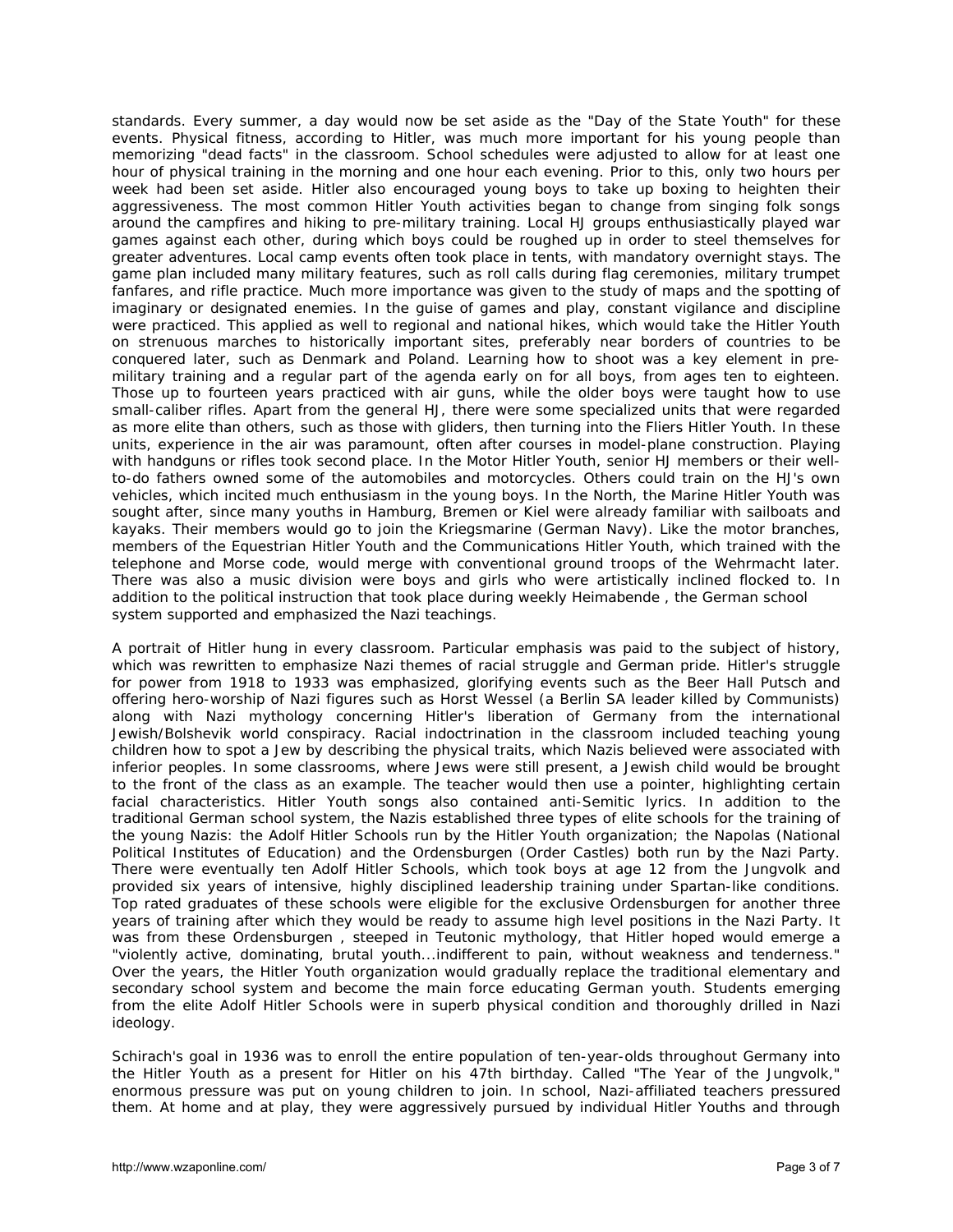neighborhood propaganda marches, meetings for parents, and special children's' sing-a-longs. On April 20, Hitler's birthday, a ceremony was held inside the ancient Marienburg Castle of the Teutonic Order. Amid the glow of torch lights, solemn beating of drums and fanfare of trumpets, ten-year-old boys entered the *Jungvolk* by swearing the following oath: "In the presence of this blood banner which represents our Führer, I swear to devote all my energies and my strength to the savior of our country, Adolf Hitler. I am willing and ready to give up my life for him, so help me God." This was followed by the singing of the Hitler Youth anthem, the *Fahnenlied* (Banner Song) written by Schirach. After first joining the organization, the boys spent a few months on probation while undergoing training by older HJ members. A test was then given in which they had to recite all the verses of the Horst Wessel Song and answer basic questions concerning Nazi ideology and the history of the Party. They also had to prove physical fitness by running 60 meters in twelve seconds, and take part in a cross-country hike lasting a day and a half. A *Mutprobe* (courage test) was then given such as jumping from a first or second story ledge into a large canvass held by older HJ or leaping over a campfire. After passing all of the tests, each boy was entitled to wear the brown shirt bearing the *Jungvolk* insignia with a leather shoulder strap and the coveted Hitler Youth dagger bearing the inscription Blut und Ehre (Blood and Honor). On December 1, 1936, Hitler decreed "The Law concerning the Hitler Youth" which mandated that all young male and female Germans (excluding Jews) would be educated physically, intellectually and morally in the spirit of National Socialism though the Hitler Youth from the age of ten onward. This law also effectively ended the Catholic Youth Organization, Boy Scouts and all other non-Nazi youth organizations. In 1938, Hitler expanded Germany's borders by absorbing neighboring Austria and the Sudetenland (western portion of Czechoslovakia) with their large populations of ethnic Germans. As a result, Hitler Youth membership swelled to 8.7 million. In September, the last peacetime Nuremberg rally took place. It had the theme *Grossdeutschland* (Greater Germany) and was the largest one ever held, with nearly 700,000 members of various Nazi Party organizations participating during the weeklong festivities. On Saturday, September 10, over 80,000 Hitler Youths marched into the city stadium and performed military-style parade maneuvers, which they had been practicing for an entire year, ending with a grand finale in which they spelled out the name 'Adolf Hitler' in the grandstand. After a tumultuous welcome, Hitler gave a speech in which he spoke candidly about his own youth and painful adolescence and then ended by telling them, "You, my youth, are our nation's most precious guarantee for a great future, and you are destined to be the leaders of a glorious new order under the supremacy of National Socialism. Never forget that one day you will rule the world!"

A new law was issued on March 25, 1939, conscripting any remaining holdouts into the organization amid warnings to parents that their children would be taken from them and placed in orphanages unless they enrolled.

Girls also enthusiastically participated, although they were assigned duties in keeping with the Nazi viewpoint on the role of females. An old German slogan, popular even during the Nazi era, summed it up -- *Kinder, Kirche, Küche* (Children, Church, Kitchen). The primary role of young females in Nazi Germany was to give birth to healthy, racially pure boys. All women's organizations were thus regarded as auxiliaries ranking below their male counterparts. Local BDM groups would gather each week to play music, sing folk songs or to do arts and crafts. By 1939, there were 1.5 million members. BDM girls were assigned to help care for wounded soldiers in hospitals, to help in kindergartens, and to assist households with large families. They also stood on railway platforms, offering encouragement and refreshments to army troops departing for the front.

On September 1, 1939, Hitler's armies invaded Poland. Six years of war would follow with the full participation of the Hitler Youth eventually down to the youngest child. At the onset of war, the Hitler Youth totaled 8.8 million. But the war brought immediate, drastic changes as over a million Hitler Youth leaders of draft age and regional adult leaders were immediately called up into the army. This resulted in a severe shortage of local and district leaders. The problem was resolved by lowering the age of local Hitler Youth leaders to 16 and 17. The average age had been 24. These 16 and 17-yearolds would now be responsible for as many as 500 or more boys. Another big change was the elimination of the strict division between the *Jungvolk* (boys 10 to 14) and the actual HJ (Hitler Youth 14 to 18). The HJ organization had sprawled into a giant bureaucracy with 14 different regional offices. It was now cut back to just six main offices. Hitler Youth leader Baldur von Schirach, not wanting to be left out of the war, received Hitler's permission to volunteer for the army. He underwent training and received a rapid rise through the ranks, becoming a lieutenant in just a few months. Artur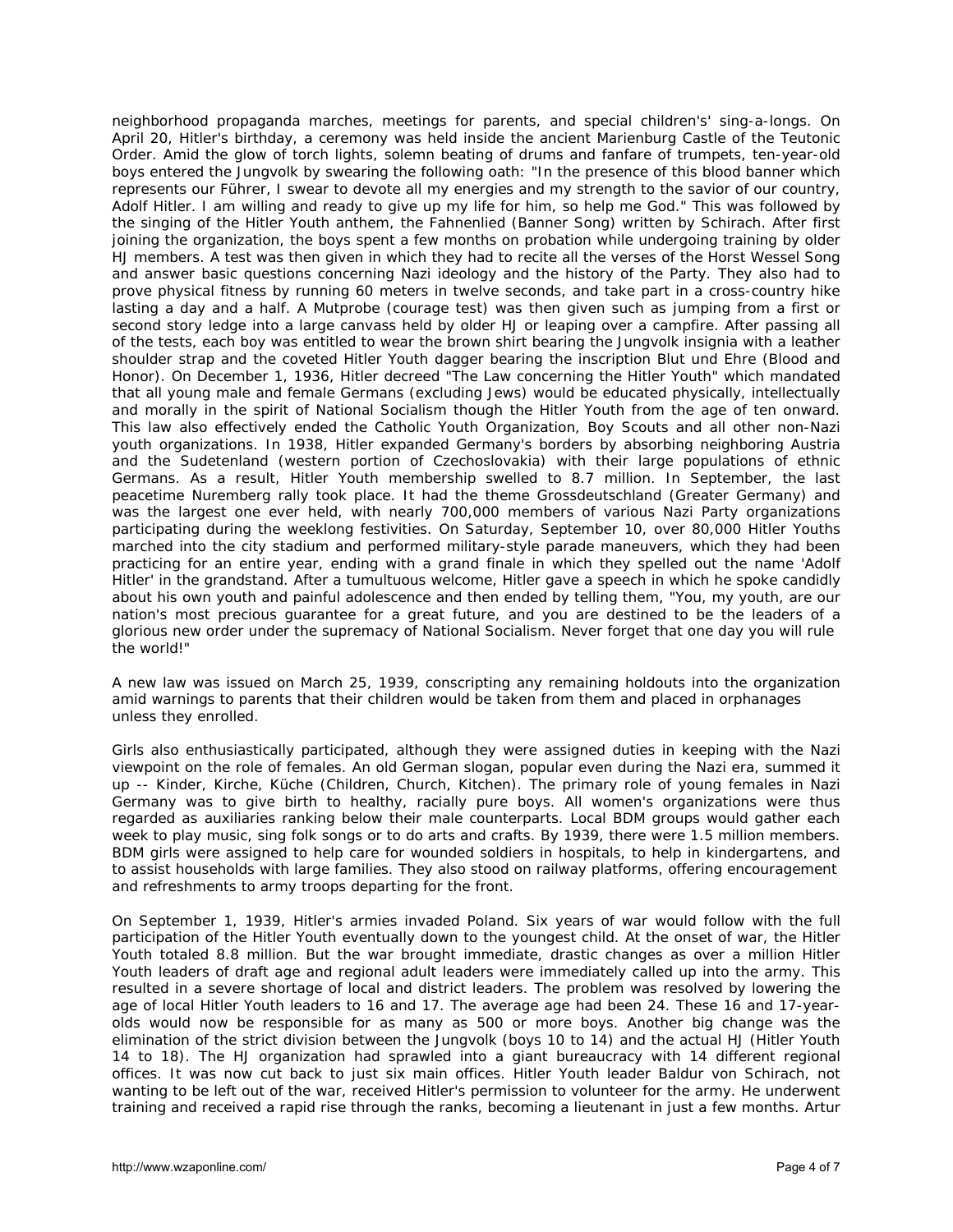Axmann, who had headed the HJ Social Affairs Department and had been involved with the organization since the late 1920s, replaced him. The war returned a sense of urgency to the daily activities of the Hitler Youth. The organization had experienced a bit of a slump after 1936 when participation had become mandatory. For many young Germans, HJ meetings and activities had simply become part of the weekly routine. The original mission of the HJ had been to bring Hitler to power. Victory in the war became the new mission and HJ boys enthusiastically sprang into action, serving first as special postmen delivering draft notices in their neighborhoods along with monthly ration cards. They also went door to door collecting scrap metals and other needed war materials. Following the rapid German victory over Poland, girls from the Land Service were assigned to the acquired territory in northern Poland (*Warthegau*) to assist in the massive Nazi repopulation program in which native Poles were forced off their homes and farms by Himmler's SS troops to make way for ethnic Germans. Boys and girls of the Hitler Youth assisted in this operation by watching over Polish families as they were evicted from their homes making sure they took only a few basic possessions. Everything else of value was to be left behind for the Germans. Hitler considered the war in the East to be a war of annihilation in which those considered racially inferior, the Slavs and Jews, would be forcibly resettled or destroyed. Masses of unwanted humanity were thus forced into the southeastern portion of Poland where ghettos sprang up along with slave labor camps and eventually the extermination camps.

Following the Nazi invasion of the Soviet Union, ethnic Germans began arriving into the Warthegau from areas of Russia and central Europe. Hitler Youth were utilized to help resettle and Nazify the new arrivals, many of which did not even speak German. Children of the arrivals were also subject to mandatory participation in the HJ. In August 1940, British air raids began against Berlin in retaliation for the German bombing of London. Hitler Youth boys had been functioning as air raid wardens and anti-aircraft (flak) gun assistants in Berlin and other cities since the outbreak of war, and now saw their first action. America's entry into the war in December of 1941 resulted in a massive influx of air power into England. The first thousand-bomber raid occurred in May 1942 against Cologne. In that same month, newly created *Wehrertüchtigungslager* or WELS (Defense Strengthening Camps) went into operation in Germany providing three weeks of mandatory war training for all boys aged 16 to 18 under the supervision of the *Wehrmacht*. They learned how to handle German infantry weapons including various pistols, machine-guns, hand grenades and *Panzerfausts* (German bazookas). By the beginning of 1943, Hitler's armies were stretched to the limit, battling the combined forces of the Soviet Union, United States, England and other Allies. By this time, most able-bodied German men were in the armed services. As a result, starting on January 26, 1943, anti-aircraft batteries were officially manned solely by Hitler Youth boys. At first they were stationed at flak guns near their homes, but as the overall situation deteriorated, they were transferred all over Germany. The younger boys were assigned to operate searchlights and assist with communications, often riding their bicycles as dispatch riders. Following each bombing raid, Hitler Youths assisted in neighborhood cleanup and helped relocate bombed out civilians. They knocked on doors looking for unused rooms in undamaged houses or apartments. Occupants refusing to let in the new 'tenants' were reported to the local police and could likely expect a visit from Gestapo.

As the Allies stepped up their bombing campaign, the Nazis began evacuating children from threatened cities into Hitler Youth KLV (*Kinderlandverschickung*) camps located mainly in the rural regions of East Prussia, the Warthegau section of Poland, Upper Silesia, and Slovakia. From 1940 to 1945, over 2.8 million German children were sent to these camps. There were separate KLV camps for boys and girls. About 5,000 camps were eventually in operation, varying greatly in sizes from the smallest, which had 18 children to the largest that held 1,200. Each camp was run by a Nazi approved teacher and a Hitler Youth squad leader. The camps replaced big city grammar schools, most of which were closed due to the bombing. Reluctant parents were forced to send their children away to the camps. Life inside the boys' camp was harsh, featuring a dreary routine of roll calls, para-military field exercises, hikes, marches, recitation of Nazi slogans and propaganda, along with endless singing of Hitler Youth songs and Nazi anthems. Schoolwork was neglected while supreme emphasis was placed on the boys learning to automatically snap-to attention at any time of the day or night and to obey all orders unconditionally "without any if or buts." The year1943 marked the military turning point for Hitler's Reich. In January, the German Sixth Army was destroyed by the Soviets at Stalingrad. In May, the last German strongholds in North Africa fell to the Allies. In July, the massive German counterattack against the Soviets at Kursk failed. The Allies invaded Italy. An Allied front in northern Europe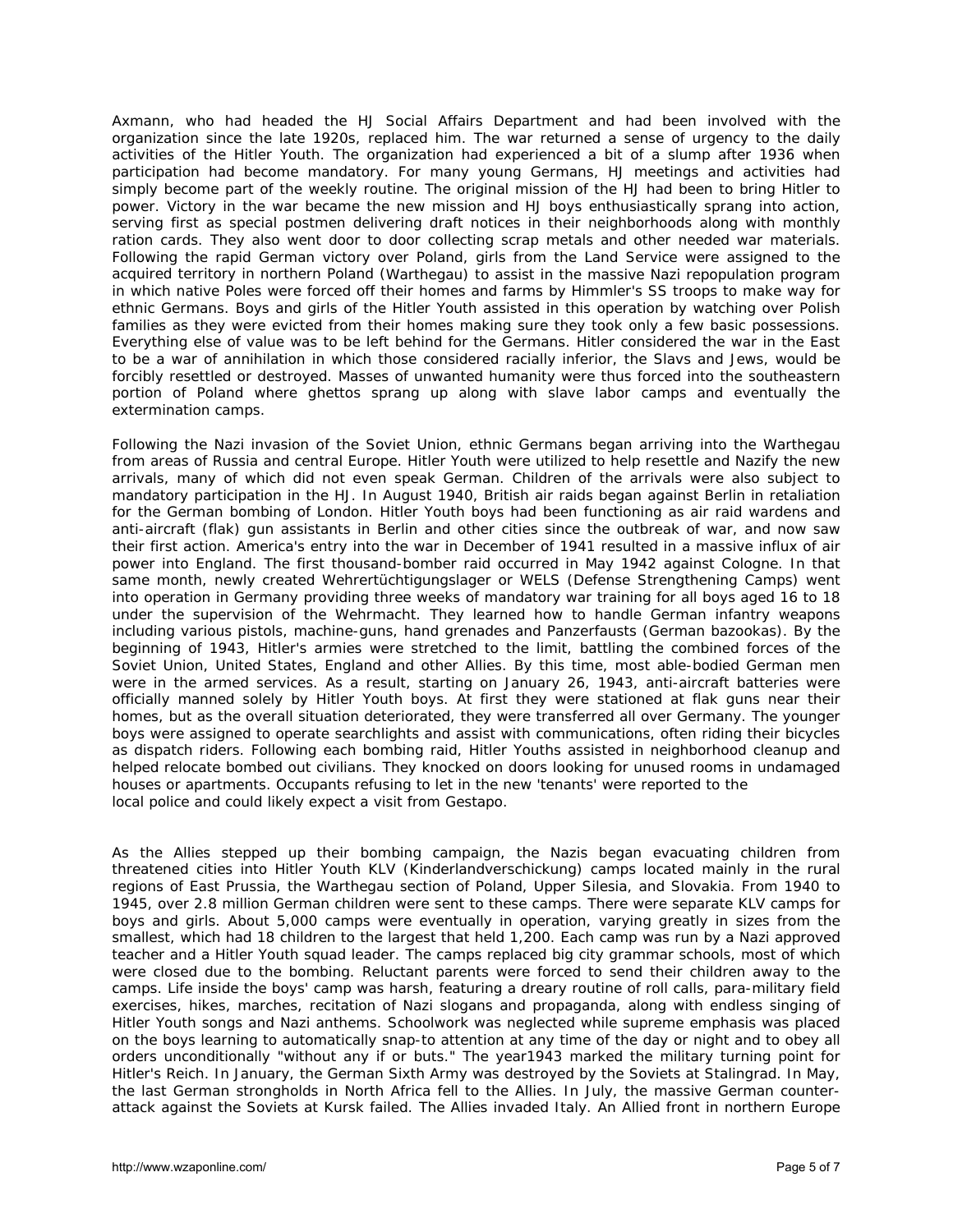was anticipated. Amid a dwindling supply of manpower, the existence of an entire generation of ideologically pure boys, raised as Nazis, eager to fight for the Fatherland and even die for the *Fuhrer*, could not be ignored. The result was the formation of the *12th SS-Panzer Division Hitler Jugend*. A recruitment drive began, drawing principally on 17-year-old volunteers, but younger members 16 and under eagerly joined. During July and August 1943, 10,000 recruits arrived at the training camp in Beverloo, Belgium. To fill out the HJ Division with enough experienced soldiers and officers, Waffen-SS survivors from the Russian Front, including members of the elite *Leibstandarte-SS Adolf Hitler*, were brought in. Fifty officers from the *Wehrmacht*, who were former Hitler Youth leaders, were also reassigned to the division. The remaining shortage of squad and section leaders was filled with Hitler Youth members who had demonstrated leadership aptitude during HJ para-military training exercises. The division was placed under of the command of 34-year-old Maj. Gen. Fritz Witt, who had also been a Hitler Youth, dating back before 1933. Among his young troops, morale was high. Traditional, stiff German codes of conduct between officers and soldiers were replaced by more informal relationships in which young soldiers were often given the reasons behind orders. Unnecessary drills, such as goose-step marching were eliminated. Lessons learned on the Russian Front were applied during training to emphasize realistic battlefield conditions, including the use of live ammunition. By the spring of 1944, training was complete. The *12th SS-Panzer Division Hitler Jugend*, now fully trained and equipped, conducted divisional maneuvers observed by Gen. Heinz Guderian and Field Marshal von Rundstedt, both of whom admired the enthusiasm and expressed their high approval of the proficiency achieved by the young troops in such a short time. The division was then transferred to Hasselt, Belgium, in anticipation of D-Day, the Allied invasion of northern France. A few days before the invasion, SS Reichsführer Heinrich Himmler visited the division. On D-Day, June 6, 1944, the *12th SS-Panzer Division Hitler Jugend* was one of three Panzer divisions held in reserve by Hitler as the Allies stormed the beaches at Normandy beginning at dawn. At 2:30 in the afternoon, the HJ Division was released and sent to Caen, located not far inland from Sword and Juno beaches on which British and Canadian troops had landed. The division soon came under heavy strafing attacks from Allied fighter-bombers, which delayed arrival there until 10 p.m. The HJ were off to face an enemy that now had overwhelming air superiority and would soon have nearly unlimited artillery support. The Allies, for their part, were about to have their first encounter with Hitler's fanatical boy-soldiers. The shocking fanaticism and reckless bravery of the Hitler Youth in battle astounded the British and Canadians who fought them. They sprang like wolves against tanks. If they were encircled or outnumbered, they fought until there were no survivors. Young boys, years away from their first shave, had to be shot dead by Allied soldiers, old enough, in some cases, to be their fathers. The "fearless, cruel, domineering" youth Hitler had wanted had now come of age and arrived on the battlefield with utter contempt for danger. On May 8, 1945, numbering just 455 soldiers and one tank, the *12th SS-Panzer Division Hitler Jugend* surrendered to the American 7th Army.

Many national leaders have at least given lip service to the idea that the future of a nation lies with its youth. Perhaps no national leader so fervently believed this and acted on it with greater effectiveness than Adolf Hitler. He envisioned an entire generation of obedient fighter pilots and panzer commanders extending the domination of the Reich to the farthest reaches of the world and implementing his chilling vision of the future. Before the war most young people were happy to join the Hitler Youth, with many games, camping, songs and fun activities. It was also a way of escaping from their parents and from school. It was a world of their own, whose leaders were often in conflict with the traditional authorities, teachers and parents. It was also an organization that seemed to consider youth as very important. As war loomed, many young people became disillusioned with the constant drilling, propaganda and anti-Semitism. Some members never identified with the political goals of the Nazis or the anti-Semitic views and were only members of the HJ because they had to. Many members did fully accept the views of the Nazi Party and went on to be members of the infamous *Einsatzgruppen* (Special Action Group), *Waffen-SS* and *SS-Panzer-Division Totenkopf* (Concentration Camp Guards). The performance of the *12th SS-Panzer Division Hitler Jugend* and the Hitler Youth involvement in the final defense of Berlin illustrates the degree of dedication to Hitler many members possessed. On April 23 1945, the Soviets were rushing toward Berlin, capital of Nazi Germany, where Hitler had chosen to make his last stand. Battalions made up entirely of Hitler Youths were formed to hold the Pichelsdorf bridges by the Havel River. Five thousand boys, wearing mansized uniforms several sizes too big and helmets that flopped around on their heads, stood by with rifles and *Panzerfausts*, ready to oppose the Soviet Army. Within five days of battle, forty five hundred had been killed or wounded. In other parts of Berlin, HJ boys met similar fates. Many committed suicide rather than be taken alive by the Red Army. Many members of the Hitler Youth went on to